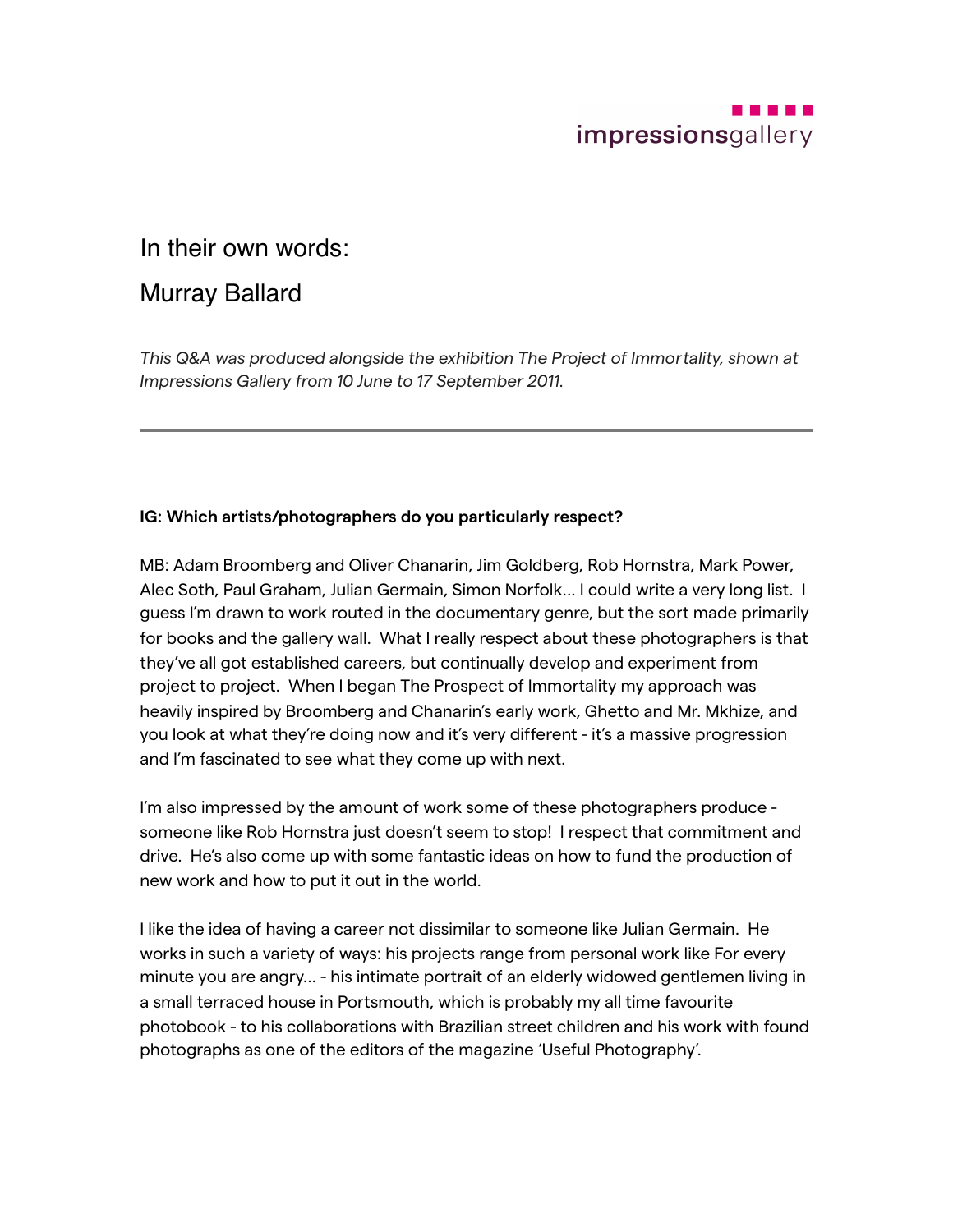#### **IG: Why do you choose photography as your artistic medium?**

MB: I suppose the moment I chose photography as a medium goes back to college when I was doing my art foundation. I was making lots of short films, but I was constantly frustrated with the way they turned out - I needed actors, props, lighting... all this made me very dependent on my friends for help. Basically I was trying to achieve a level of production way beyond my skills and budget, which of course in hindsight seems ridiculous – it's possible to make great films with limited resources, but I couldn't see that then.

One day in the college library I came across a book by Jeff Wall, I'd never seen his work before, but the picture, An Eviction 1988, stopped me in my tracks. At that time I had no real knowledge of photography, and this photograph was unlike anything I'd seen before; it looked like the establishing shot of a feature film, with a moment of action taking up a small portion of the frame. As the title, An Eviction, suggests, a couple are being evicted from their home by two police officers - I remember sitting and staring at the picture for a long time, dreaming up the story which could have gone before and after that moment.

It was really that picture that got me interested in photography and made me realise that a single image could tell a story and actually be the finished piece of work. Part of the appeal was also that photography seemed so much simpler. I liked the fact that I could go out on my own and make something relatively quickly. Of course I soon learnt that photography was not a simple medium at all, it was full of its own complexities and its ability to tell stories was also very limited. Now I'm constantly trying to combat that by using text and sound to increase the narrative in my work.

## **IG: What are your main influences and how have they influenced your work? (This could include events, places and art movements as well as filmmakers and artists)**

MB: The first artist I remember really affecting me was Eduardo Paolozzi. I was probably about fifteen when my art teacher showed me his work for the first time and it made a big impression. I was really into sculpture then and I made several pieces of work inspired by him. I still revisit Paolozzi's work on a regular basis and whenever I'm in London I always try to find an excuse to travel via Tottenham Court Road tube station where his murals cover the walls.

When I was at school I was drawn to the work of the Futurists and Constructivists I used to spend hours drawing from the sculptures of Umberto Boccioni and Naum Gabo. Looking back I was probably drawn to their work because of my interest in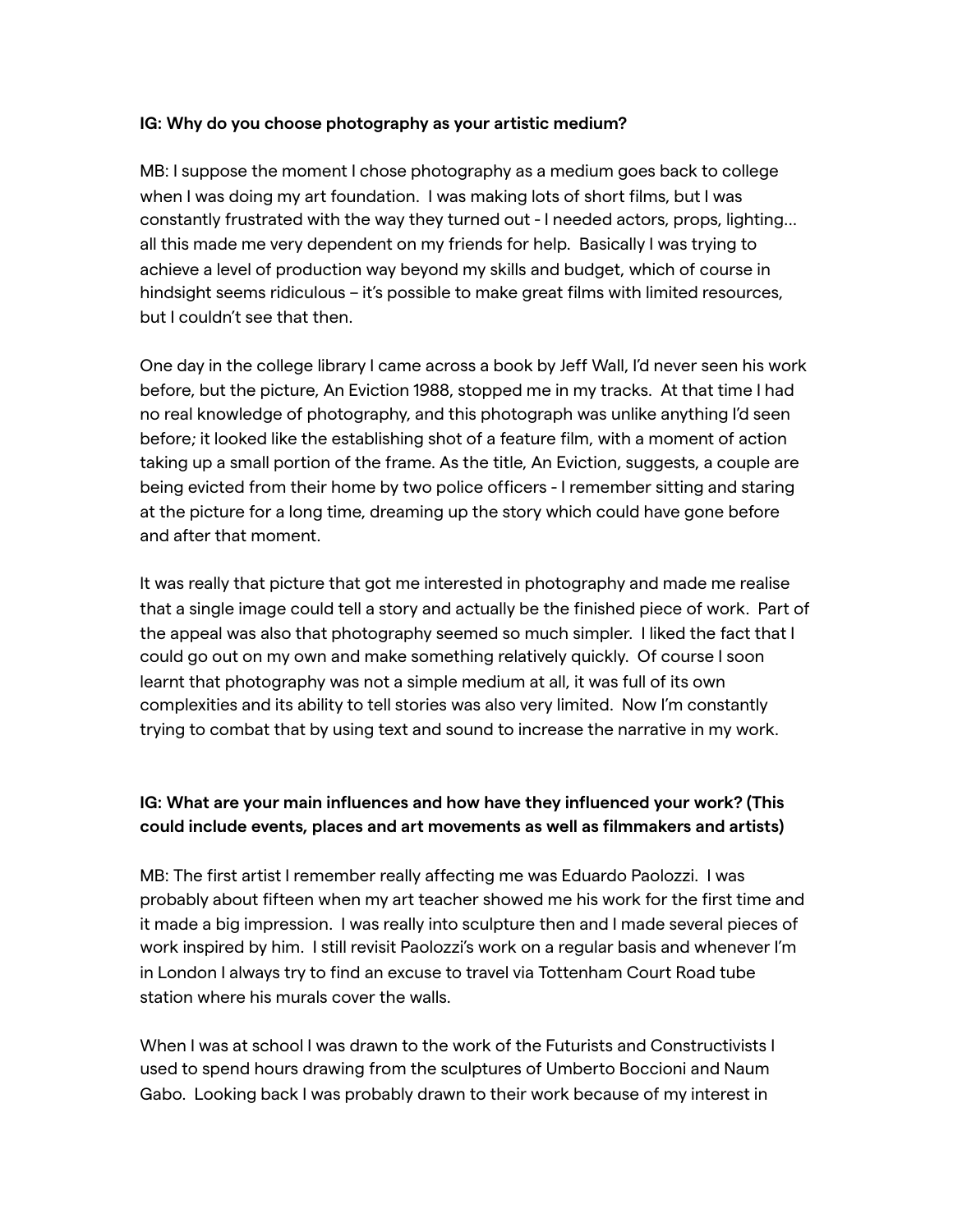science-fiction and films like Blade Runner and Star Wars. In fact, I've never thought about it until now, but all this has probably got a lot to do with why I've been photographing cryonics for the past five years.

More recently I have to admit my interests have become a bit 'photo-centric', and I could do with spending more time looking at other artists and filmmakers. The last exhibition I saw that got me really excited was Jim Goldberg's Open See at The Photographers Gallery. I came out of that exhibition feeling liberated; anything seemed possible. I love the directness and rawness of Goldberg's work, the variety of formats he uses and the collaborative relationship he has with his subjects.

### **IG: Why did you choose to do this project? What was the 'trigger'?**

MB: It's a long story, but I'll try and keep it as short as possible. Basically it grew out of a project I was doing in 2006 during my second year of university. One of the tutors set us a project where we had to make a piece of work in response to an extract from Anne Michaels book Fugitive Pieces. For those unfamiliar with the book it's written in a very poetic style with two first person narratives: the first is told from the perspective of a young boy who has survived the murder of his Jewish family by the Nazis in Poland - the most prominent theme in the book is death, from a child's point of view. I liked the book, but found it difficult to respond to it in any meaningful way.

I started reading Susan Sontag's book, On Photography, particularly the chapters where she explores the relationship between photography and death. I ended up going off on a complete tangent and I became interested in the idea that photography is a way of preserving something, of stopping a moment in time and preventing it from essentially disappearing or 'dying'. It was then I started my own little project about subjects that mimicked photography's inherent ability as a tool of preservation.

I drew up a list which included: taxidermists, embalmers, Egyptian mummies, restorers, museum specimens and most importantly, although I didn't know it then, cryogenic preservation. I had no real knowledge about cryonics at the time, although I was aware of the idea from books and films, but I didn't think it actually existed. Like many people I had some vague notion that Walt Disney had been cryopreserved, but that was about the extent of my knowledge. Incidentally I've since found out that Walt Disney was not cryopreserved, it's an urban myth, he was cremated two days after his death.

Anyway, coincidently at the same time as I was photographing taxidermists and embalmers I came across an article in The Guardian newspaper about a French man, Remy Martinot, who had attempted to preserve his parents in industrial freezers in the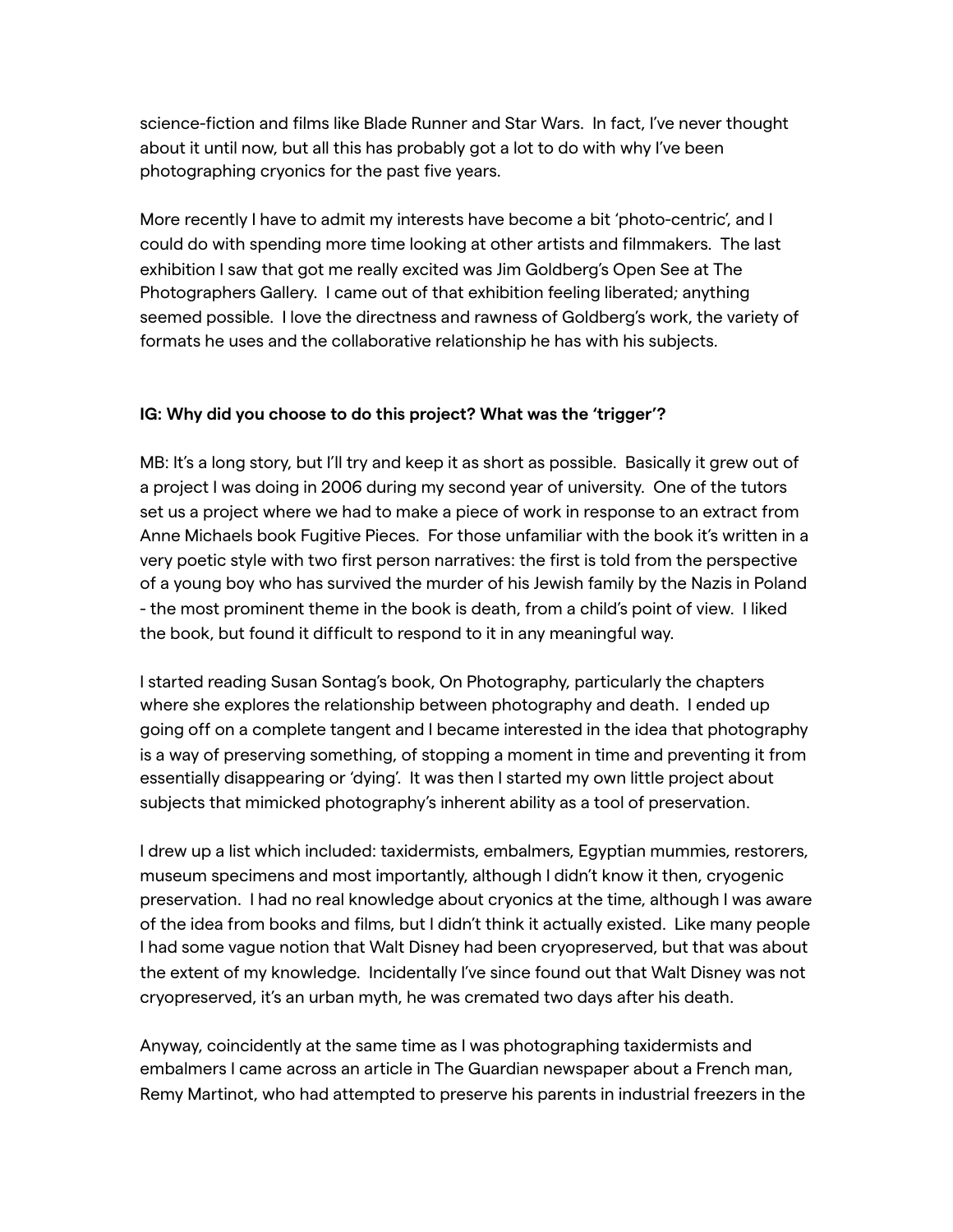cellar of his chateau - the news was that his 'experiment' had come to an end because the freezers had broken down and the bodies had started to thaw. Consequently the French courts ordered they were cremated. The article mentioned the idea of 'cryonics' and I started researching the subject on the internet.

I found that this was something that people were actually doing for real. Initially it looked like it was only happening in America, but then I stumbled upon a message board for a group in the UK. They were planning a meeting in Peacehaven, Sussex. I couldn't believe it, I thought this idea only existed in the realms of science fiction and here it was right on my doorstep, a twenty minute drive down the coast from Brighton where I was studying. Fortunately the man organising the meeting, Alan Sinclair, who I have now come to know well, had left his phone number for people to contact him, so I called it, and sure enough got through to Alan. He answered my questions and agreed to a meeting at his house. A few days later I went along as a nervous student and sat in his lounge with a cup of tea while he and his wife Sylvia told me all about cryonics. I then came along to one of his meetings and it grew from there, I've now made five trips to the USA, three to Russia, one to Germany and to France to visit Remy Martinot.

### **IG: How do you approach a project/what is your methodology?**

Serendipity, but that's not really a methodology.

This project has been a constant learning process, not only with regards to the subject, but also with my understanding of photography as a medium. I started this project in 2006 as a student and I've spent a lot of time figuring out how the medium works. A lot of this is very basic stuff like how to compose pictures or how to sequence them in a way that adds meaning - all these things you absorb and they become part of your instinctive methodology.

The next project I do will inevitably have a greater preconceived methodology because I have a better understanding of the medium and the type of work I want to make. I'll also inevitably be thinking more about the final product at an earlier stage, that wasn't the case with my cryonics work, I wasn't really trying to resolve it until the opportunity to show the work at Impressions came up.

**IG: Some of our visitors will be interested in the technical aspects of your project. What equipment did you use? And did it affect the way that you worked and the project outcome?**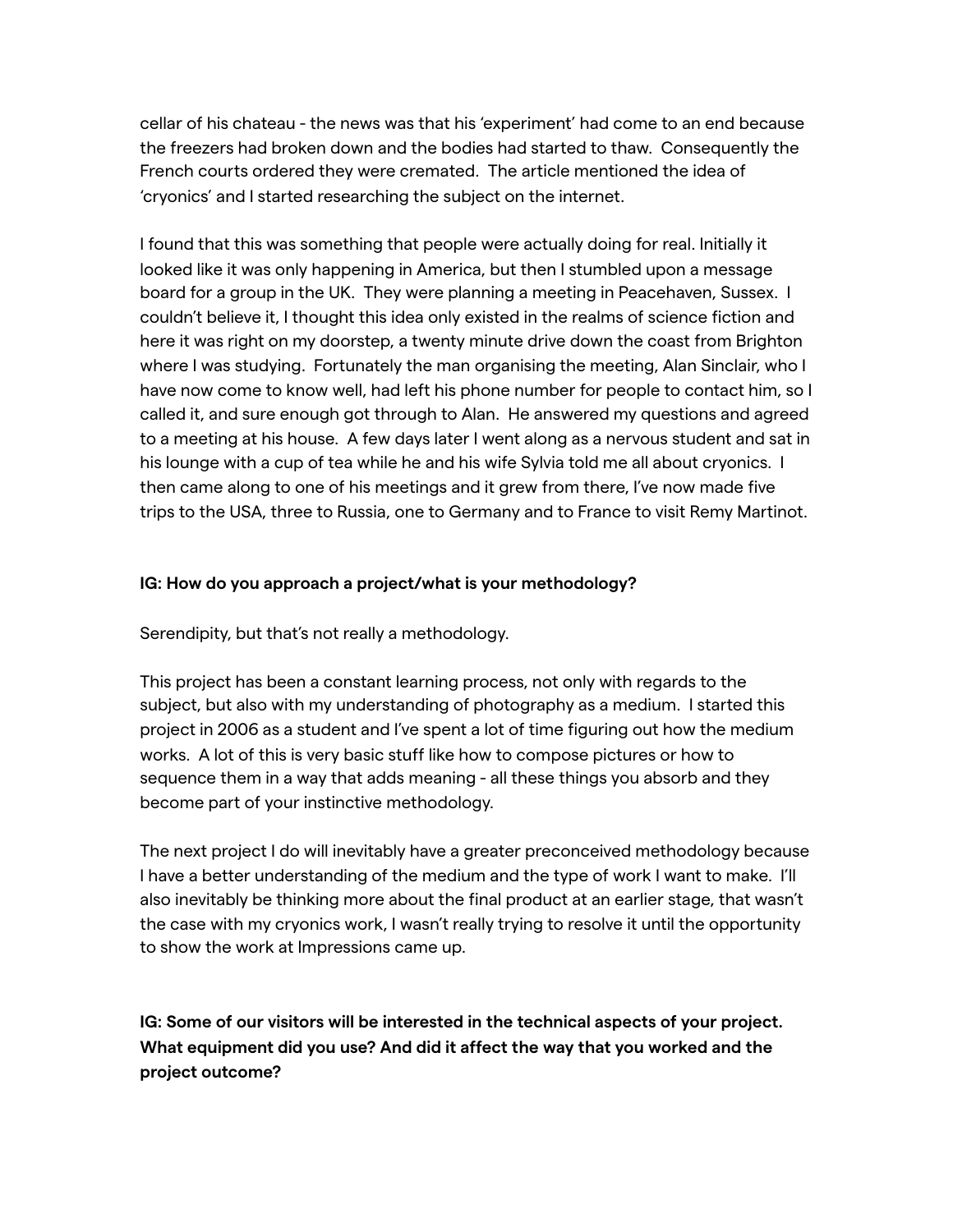I use a large-format field camera, which due to the way it works has a big affect on the way I take photographs. For a start the camera is mounted on a tripod, which slows the whole process down, unlike a traditional camera you can't just point and shoot. Every photograph is taken on a sheet of 5×4 inch film, which is very expensive, by the time you've had it processed each picture costs about £8, so you can't take hundreds of pictures and edit them down at a later date. Although it's not good for my bank balance I actually like the discipline this imposes, it focuses the mind and forces you to do most of your 'editing' at the time rather than later on a computer screen.

# **IG: How do you view the relationship between yourself, the photographer, and the subject? Do you want to remain objective or do you allow for subjectivity? To what level do you interact with the people have photographed for The Prospect of Immortality?**

MB: I certainly try to remain objective and interfere as little as possible with my subject. I prefer to let events unfold. I am not interested in staging photographs - I'm a documentary photographer. The camera I use has an impact because it's a slow process and I quite often have to ask people to pause for a moment whilst I take a picture. Occasionally I will direct the people being photographed, but only in order to achieve a more satisfying composition. Of course it's impossible to be completely objective - the very act of taking a photograph is subjective to some extent.

I would also say the large-format camera helps to create a more objective, dare I say, 'democratic image'. Unlike other camera formats I can produce large-scale prints rich in detail and information, most of the time I tend to avoid using selective focus, which means the whole image is sharp, and in that way it gives equal importance to everything in the picture, so you're not telling the viewer where to look - essentially it's a viewing experience closer to how we see with our eyes in reality.

## **IG: This show has been five years in the making and must carry with it a huge number of stories. Do you have any particular highlights to note, for example a place you've visited or person you have met?**

In April 2009 I made my first trip to Russia, I had organised a packed schedule which involved spending six out of eight nights on trains – I thought this would be a great way to save time and money on hotel bills. On the fifth night I traveled from Moscow to Vorernezh to meet a cryonicist who was conducting experiments with rats to see how they were affected by cooling to sub-zero temperatures. Unfortunately I was put in a cabin with three very drunk Russians, who kept me awake all night, by the time I